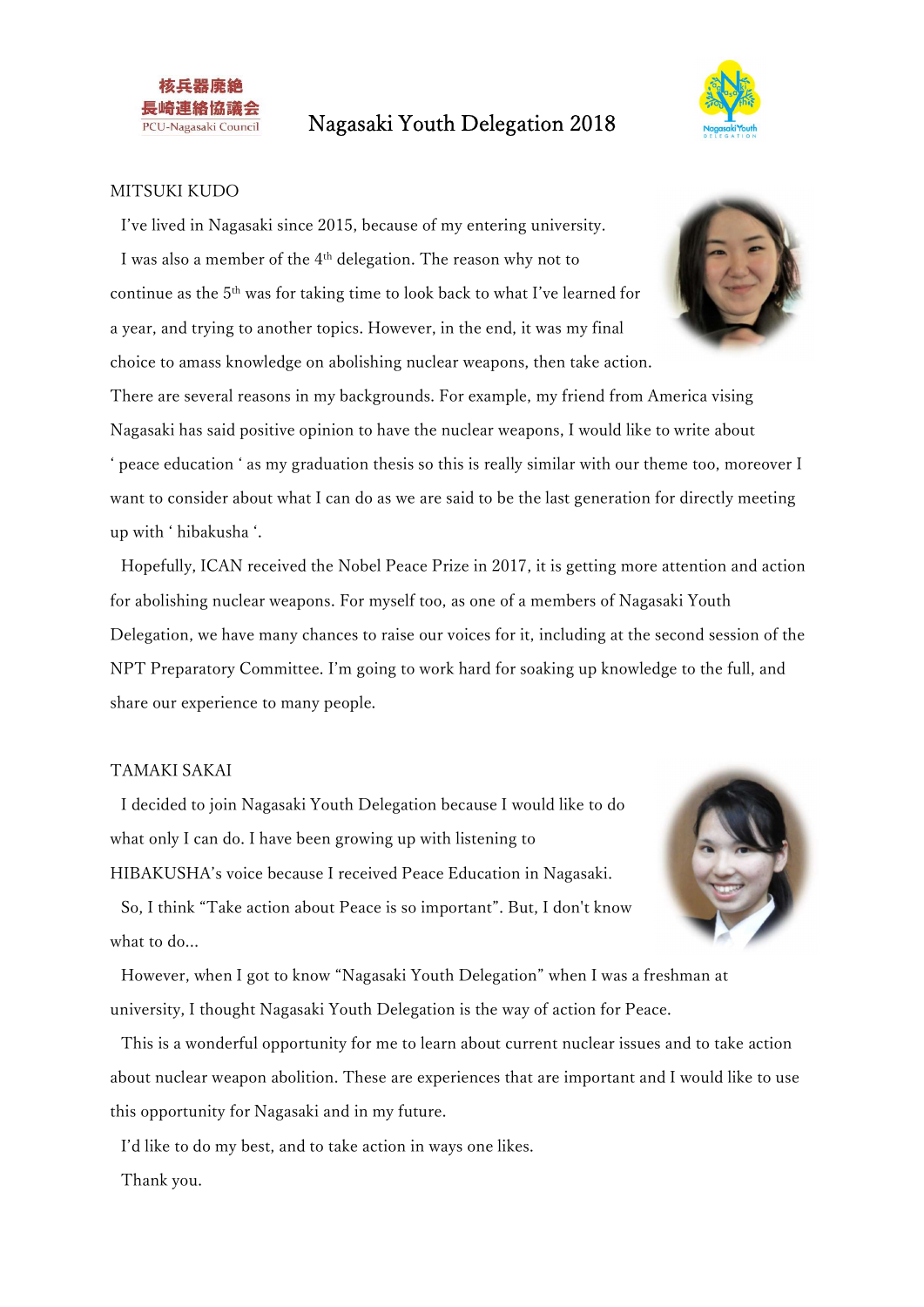



#### SUN MINGYUE

Hello, my name is SunMingyue, and I am a foreign student from SuZhou, China. I am studying in University of Nagasaki and my major is Global Communication. I have more chance to read newspapers, watch documentaries that are related to the atomic bombs. I realized how horrible the bombs are. If the atomic bombs remain, I or We, everyone have to bear the danger from the bombs.

The peace is precious to me, so I need to do something that I can do for protecting the peaceful world. "Peace" and "Nuclear weapons issue" look like so far away from us, and the governments, the countries should take the responsibility to solve this problem, not us. But, all of us are the civilian on the earth. So, we need to treat the issue as our issue.

Everyone should take the responsibility to protect our peaceful world. Because "No Peace No Life" I will try my best to protect my "precious"! Thank you.

#### TAIKI NAKASHIMA

My name is Taiki Nakashima. I am a student in Nagasaki university, School of Global Humanities Social Sciences.

I was born in Osaka but raised in Fukuoka. Actually I have had no direct hand so far in Nagasaki, which is a bombsite . However, through learning in Nagasaki Youth Delegation, I noticed that what happened 73years ago is not only the history in Nagasaki or Hiroshima but one in the world.



We just live once and no one knows if we will be alive tomorrow or not. And in this overflowed nuclear weapons world, who can guarantee anyone will not be damaged by nuclear weapons hereafter?

Although some people think these activities toward disarmament and peaceful world will be in vain, I also acknowledge difficulty of these activities. But I believe that our activity means a lot some day in the future.

Let's face the reality and make the environment to keep us safe without nuclear weapons, working for the better world together.

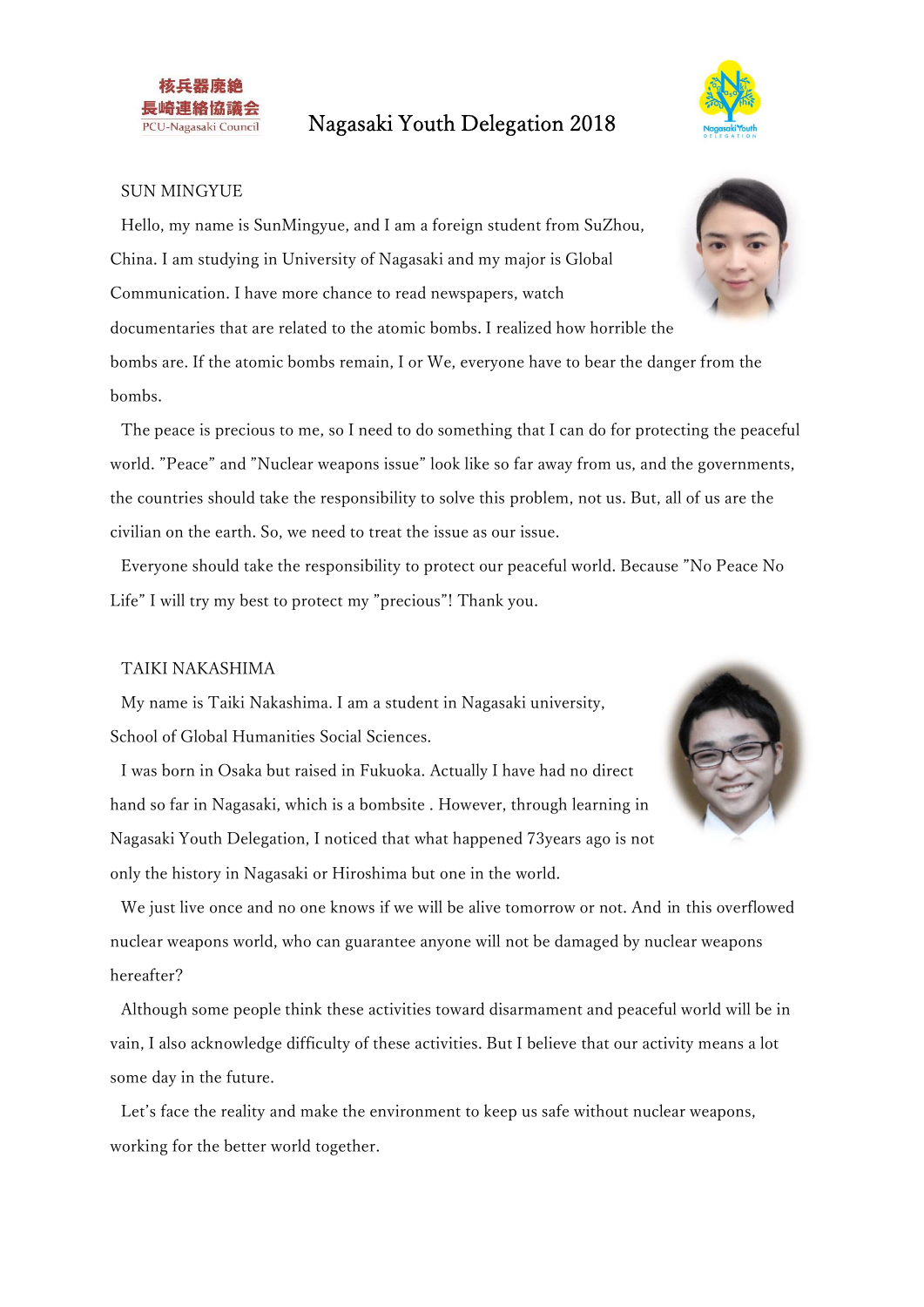



### SAKI NAGAE

Hi, I'm Saki Nagae, from the school of global humanities and social sciences of Nagasaki University.

I've been living here in Japan, and I've been having great and happy life so far. However, one day, I got to know that there are people who suffering and frightened by the risk of losing their lives somewhere in the world everyday. It might be the conflicts, terrorism, or war, whichever the facts shocked me very much, but this was the start of the international relations got in one of my interests later.

I'm from Saga, and I hadn't been think about the nuclear issues before I came to Nagasaki for university. Living in Nagasaki, the opportunities to watch TV about Hibaku, to listen to Hibakusha's story, or to see the Hibaku places are absolutely increased, because it's everywhere around me in Nagasaki. Then I thought that this is the real first-step to think about the current nuclear issues. I don't think it's the story of Nagasaki or Hiroshima. It's the story of everybody in the world who live in the society which posses the nuclear weapons, including me and you. This is what I felt through the life in Nagasaki, and this is the reason that I'm doing this, to share the story of the nuclear weapon to the world. I will try my best for my, and our future.

### RENA HARADA

I am Rena Harada. I am studying in Nagasaki University, faculty of School of Global Humanities and Social Sciences. My major is International Relations and International Politics. I am originally from Kumamoto, and I had studied about the wars and conflicts before I moved to Nagasaki. Back then, I and people around me were not aware of the



importance of Peace Education and Nuclear Abolition. Since I started to live in Nagasaki, however, I have seen many people working towards nuclear abolition. I strongly thought I can be the one to contribute to the abolition of nuclear weapons and work with them to raise voices. So, I decided to join Nagasaki Youth Delegation. To achieve the goal of 'A World without Nuclear Weapons', citizens including students like me should keep trying to study, listen, and shout for peace. These movements of civil society connect people across the nations. And I believe that the connections can change the world. It is important for me to tell the memory of Nagasaki, and the inhumanity and risks of nuclear weapons. A little steps will eventually lead to a big step to the nuclear free world. And I am taking my first step now!